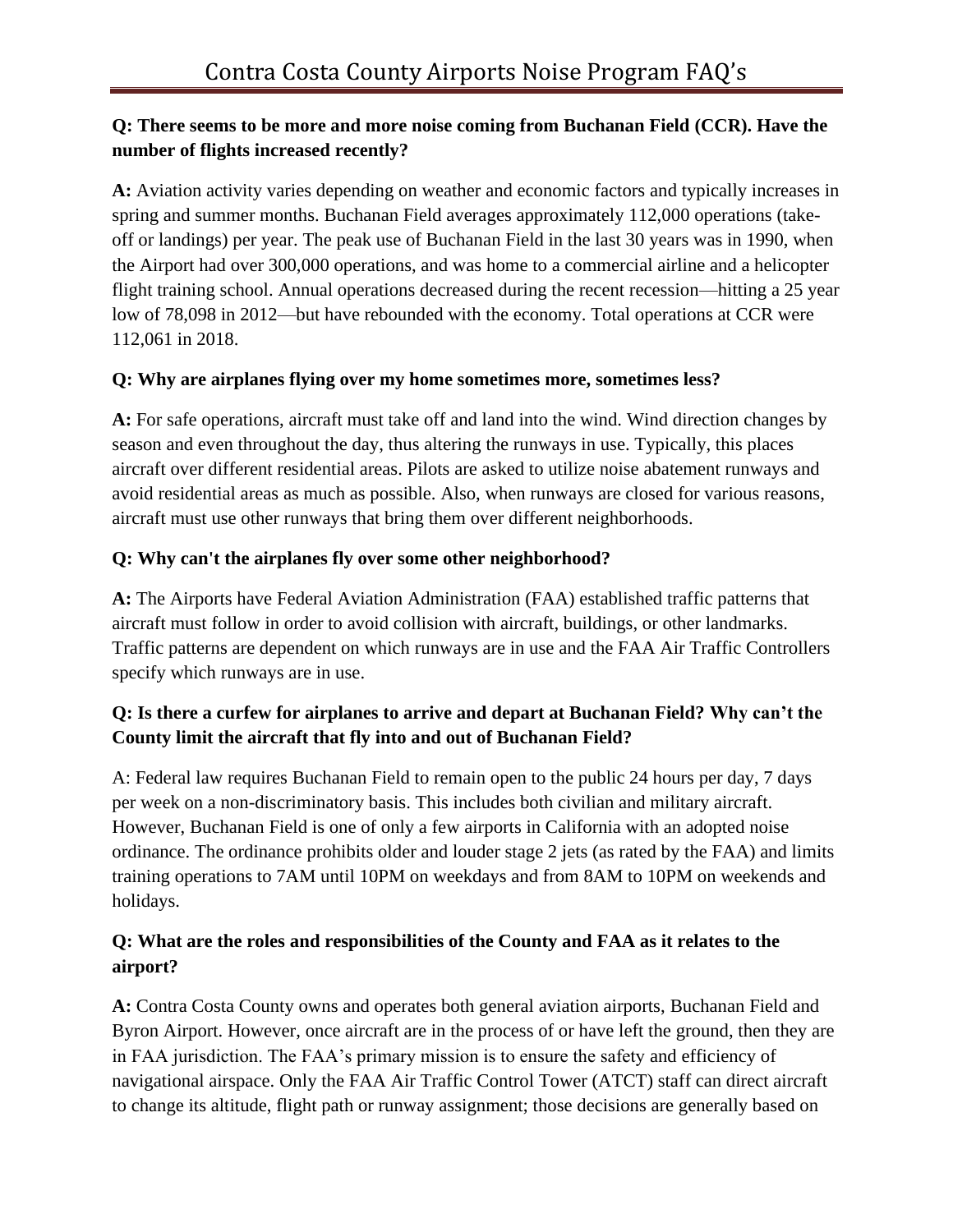wind patterns, weather, and air traffic conditions. The Buchanan Field ATCT has a 3 mile control radius; generally aircraft operating outside the 3 mile are only contact the ATCT if they are planning to land or depart from Buchanan Field. The FAA has sole jurisdiction to direct aircraft in the air using flight paths and patterns based on national standards that have been in effect at Buchanan Field for over 50 years.

# **Q: Has the airport changed its flight patterns? Is that why I notice increases or decreases in the number of airplanes over my house?**

**A:** The Federal Aviation Administration (FAA) through the Air Traffic Control Tower located on the airport controls the movement of all aircraft on the ground and in the airspace over and around the airport. The FAA has NOT changed or attempted to change any flight patterns into or out of the airport. The following diagram represents a typical flight pattern on the parallel runways at Buchanan Field:

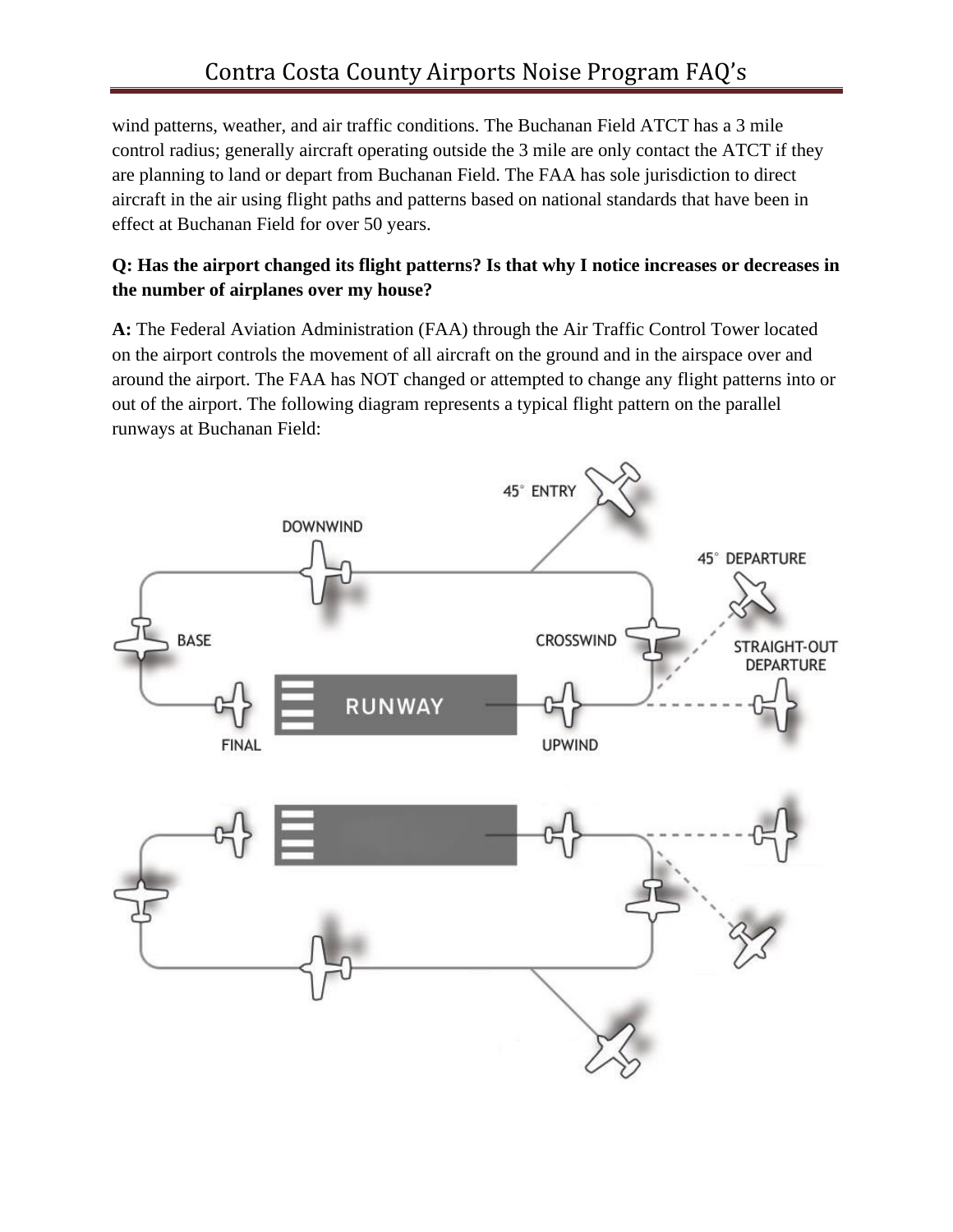## **Q: Can Contra Costa County Airports change flight paths?**

**A:** No. The FAA controls and regulates the airspace. Airport ATC are the only group authorized to direct aircraft at Buchanan Field. Any change in departure or arrival flight paths must be approved and implemented by the FAA. The noise office is here in large part to help communicate between the Airport, Pilots, FAA and local community.

## **Q: Why do the aircraft fly so low?**

**A:** Aircraft have to fly low in order to properly line up with the runways and execute safe landings. Aircraft may, however, appear to be lower than they actually are because their large sizes make them look closer. Also, when the airspace is crowded, aircraft may spend time flying a holding pattern at relatively low altitude in order to ensure a suitable flow of traffic. This may make it seem as though they are flying lower than usual. In general, air traffic is restricted by local airspace limitations.

### **Q: Is there a minimum altitude airplanes can fly over residential areas?**

**A:** Aircraft altitude is established by Title 14, Code of Federal Regulations Section 91.119. However, these regulations do not apply to aircraft in the process of landing or taking off, helicopters or to military aircraft. It is important to be aware that most aircraft operating in the vicinity of the airport are in the process of landing or taking off. The minimum traffic pattern altitudes for Buchanan Field Airport are:

- Light Aircraft Maintain pattern altitude of 1,026 Above Ground Level (AGL) to the maximum extent possible.
- Heavy Aircraft– Maintain pattern altitude of 1,526 Above Ground Level (AGL) to the maximum extent possible.

# **Q. Why am I hearing increased late night jet activity near Buchanan Field?**

**A:** Buchanan Field is a 24 hour facility, but there are typically few late night operations. Some late night operations can be attributed to the emergency service providers based at Buchanan Field; two air medical rescue helicopters and the law enforcement helicopters (Sheriff). The increased late night jet activity is likely a result of the FAA revising jet flight paths for the three major Bay Area international airports. Since 2015, the FAA began incrementally rolling out their new satellite based tracking system, NextGen, which subsequently has altered jet flight paths. NextGen provides precision aircraft guiding and tracking which allows for increased air traffic throughout the region and many communities have now experienced increased or new aviation activity. In addition, warmer months often result in increased aviation activity. That coupled with residents being outdoors more, and for extended daylight hours, plus leaving windows open result in increased noise related concerns. Noise impacts related to NextGen can be found online and are detailed in these news articles; [http://www.latimes.com/politics/la-pol-ca-california-](http://www.latimes.com/politics/la-pol-ca-california-noise-faa-html-20151117-htmlstory.html)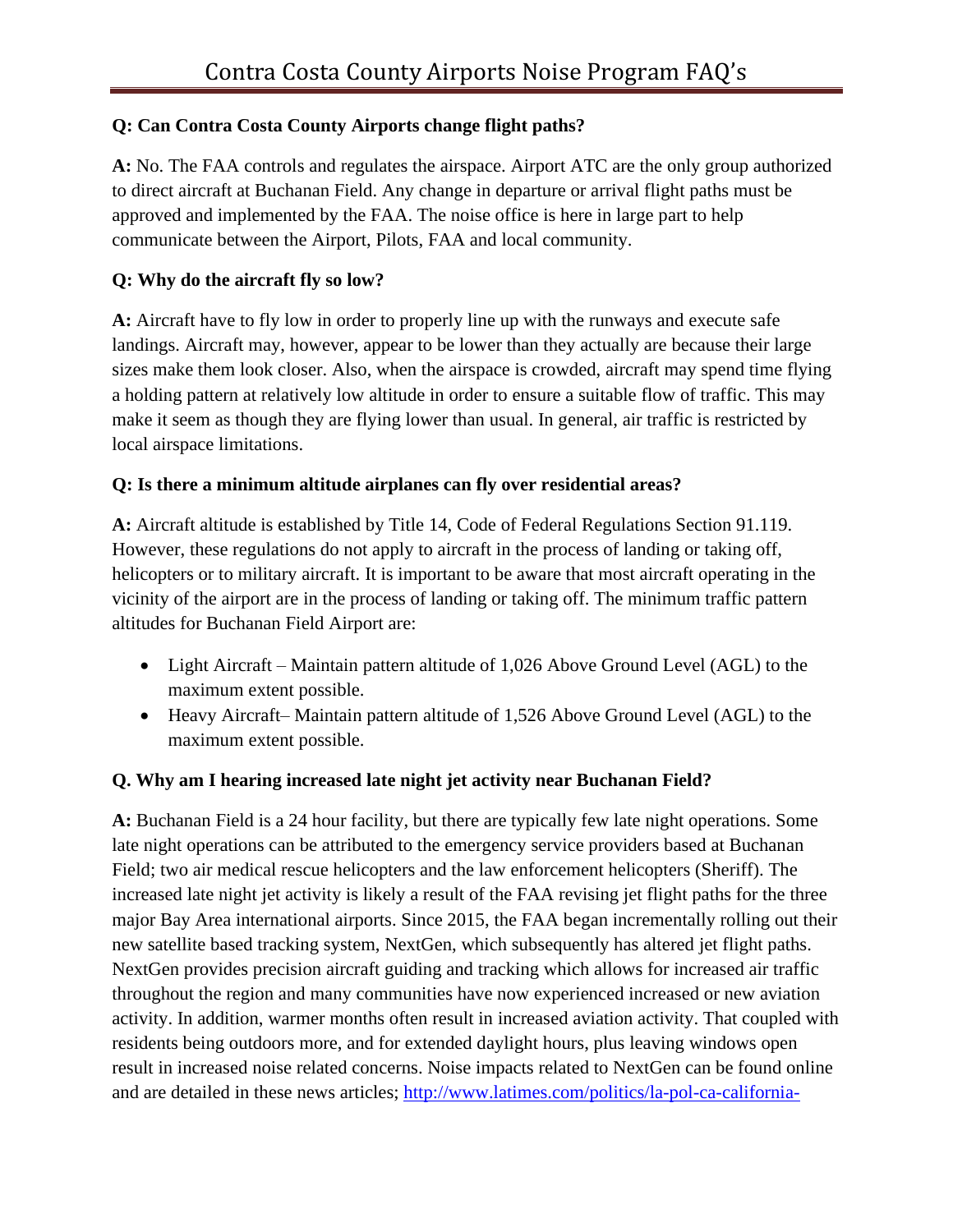[noise-faa-html-20151117-htmlstory.html,](http://www.latimes.com/politics/la-pol-ca-california-noise-faa-html-20151117-htmlstory.html) [http://peninsulapress.com/2015/11/23/sfo-airplane](http://peninsulapress.com/2015/11/23/sfo-airplane-noise-complaints/)[noise-complaints/.](http://peninsulapress.com/2015/11/23/sfo-airplane-noise-complaints/)

### **Q: Why do aircraft sound louder at night than during the day?**

**A:** Nighttime noise events seem louder because the ambient noise is lower. More noise events may be noticed at night compared to daytime hours when there exists a higher ambient noise level.

## **Q: How is Buchanan Field able to have a new "commercial airline"?**

**A:** Buchanan Field last had major commercial activity in 1992 until the airline was acquired and the route was cancelled due to the downturn in economy. Since that time, Buchanan Field has maintained a commercial certificate to allow for commercial airline service if it were to return. While we have not had a commercial carrier start operations, JetSuiteX recently began scheduled charter service daily between Buchanan Field and Burbank in April of 2016. JetSuiteX operates some of the quietest jet aircraft that seat a maximum of 30 passengers. They currently operate up to 6 total daily flights, in and out, of Buchanan Field. JetSuiteX is not a commercial airline but is a different business model for the charter activity that has been ongoing at Buchanan Field over the past 20 years.

## **Q: Where can I voice my concerns?**

**A:** You may call the Airport noise complaint line at (844) 359-8687 then press 4 or you may submit a form online at [http://www.cccounty.us/3804/Buchanan-Field-Noise-Program.](http://www.cccounty.us/3804/Buchanan-Field-Noise-Program) The Aviation Advisory Committee (AAC) is scheduled to meet monthly at the Director of Airports Office and provides a public forum to voice opinions and concerns on airport matters including noise issues. The AAC schedule is posted online at [http://www.cccounty.us/3811/Aviation-](http://www.cccounty.us/3811/Aviation-Advisory-Committee)[Advisory-Committee.](http://www.cccounty.us/3811/Aviation-Advisory-Committee)

### **Q: What information to provide in your noise complaint?**

**A:** The Community Relations Officer documents noise complaints by obtaining information from the caller about the nature of the complaint, time of the occurrence and location of the caller's residence. Date, time, and location are most critical but it is helpful to include as much description as possible regarding the aircraft. Staff uses this information to determine the probable activity responsible for the complaint and, when requested, provides a follow up call or a letter to the caller.